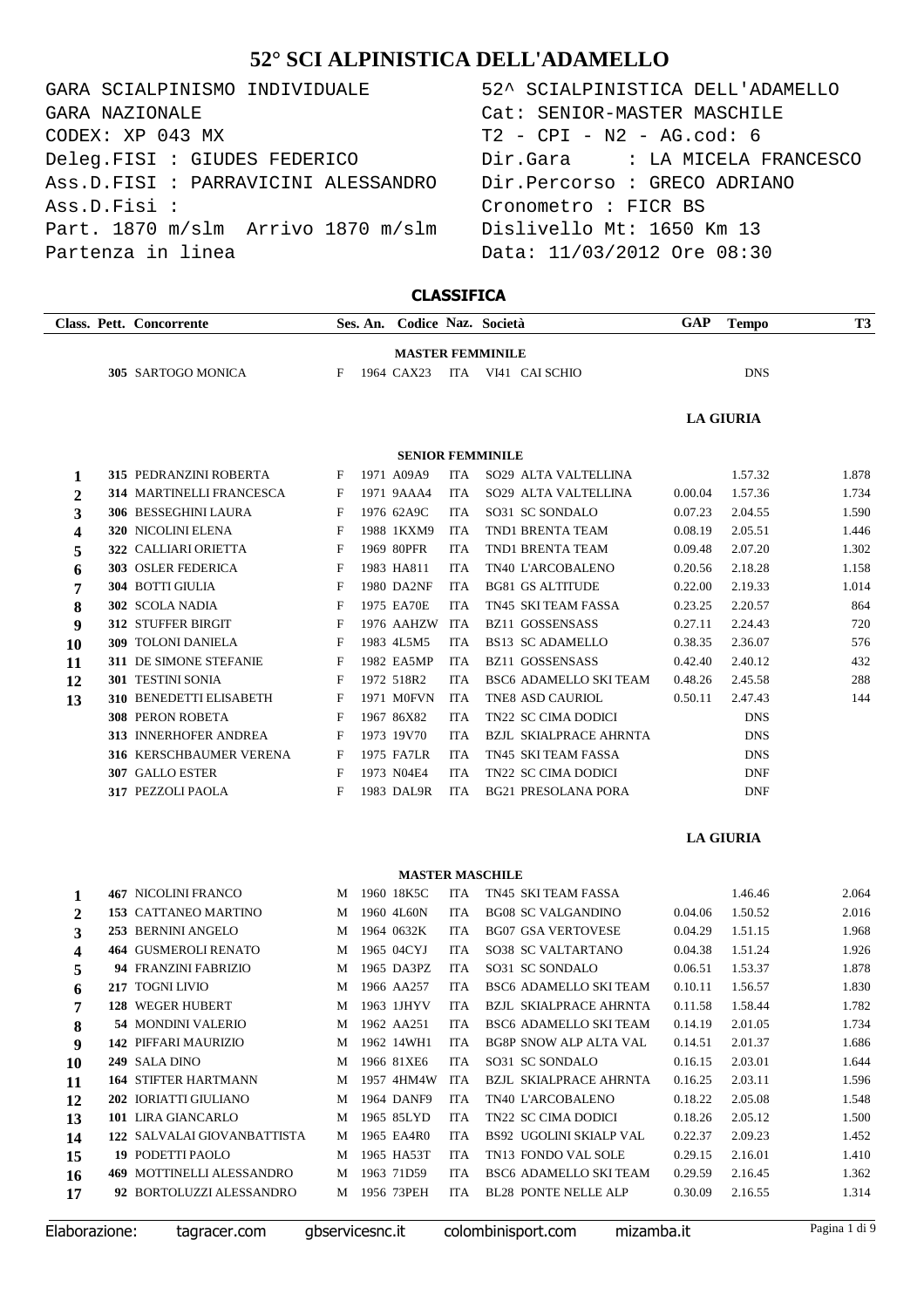GARA SCIALPINISMO INDIVIDUALE CODEX: XP 043 MX Deleg.FISI : GIUDES FEDERICO Ass.D.FISI : PARRAVICINI ALESSANDRO Ass.D.Fisi : Part. 1870 m/slm Arrivo 1870 m/slm Partenza in linea GARA NAZIONALE

| 52^ SCIALPINISTICA DELL'ADAMELLO |
|----------------------------------|
| Cat: SENIOR-MASTER MASCHILE      |
| T2 - CPI - N2 - AG.cod: 6        |
|                                  |
| Dir.Percorso : GRECO ADRIANO     |
| Cronometro : FICR BS             |
| Dislivello Mt: 1650 Km 13        |
| Data: 11/03/2012 Ore 08:30       |
|                                  |

#### **CLASSIFICA**

|    | Class. Pett. Concorrente    |   | Ses. An. Codice Naz. Società |            |                               | GAP     | <b>Tempo</b> | T <sub>3</sub> |
|----|-----------------------------|---|------------------------------|------------|-------------------------------|---------|--------------|----------------|
| 18 | 169 BARDEA VITO             | M | 1963 0543W                   | <b>ITA</b> | SO05 ASD LANZADA              | 0.32.28 | 2.19.14      | 1.266          |
| 19 | <b>42 TERZI LUCIANO</b>     | M | 1961 FA9YJ                   | <b>ITA</b> | TNHF ALPIN GO RENDEN          | 0.35.39 | 2.22.25      | 1.218          |
| 20 | 85 FRIGO SILVANO            | M | <b>1966 CAETN</b>            | <b>ITA</b> | VI41 CAI SCHIO                | 0.35.51 | 2.22.37      | 1.170          |
| 21 | <b>71 CARRARA GIUSEPPE</b>  | M | 1963 1JK2K                   | <b>ITA</b> | <b>BG30 GSA SOVERE</b>        | 0.36.28 | 2.23.14      | 1.128          |
| 22 | 100 FRIZZO DAVIDE           | M | 1965 DA8DL                   | <b>ITA</b> | TN22 SC CIMA DODICI           | 0.36.55 | 2.23.41      | 1.080          |
| 23 | 10 GOTTARDI LUCIANO RENATO  | M | 1958 FAJCF                   | <b>ITA</b> | SO38 SC VALTARTANO            | 0.40.02 | 2.26.48      | 1.032          |
| 24 | 470 CALDINELLI GABRIELE     | M | 1962 AA25K                   | <b>ITA</b> | BSC6 ADAMELLO SKI TEAM        | 0.40.26 | 2.27.12      | 984            |
| 25 | 180 DANTONE ENNIO           | M | 1954 85FMX                   | <b>ITA</b> | TNH9 BOGN DA NIA              | 0.41.44 | 2.28.30      | 936            |
| 26 | 199 BONI FRANCESCO          | M | 1965 40463                   | <b>ITA</b> | <b>BG81 GS ALTITUDE</b>       | 0.42.37 | 2.29.23      | 894            |
| 27 | 171 LENATTI ROBERTO         | M | 1953 3VVDT                   | <b>ITA</b> | SO05 ASD LANZADA              | 0.44.17 | 2.31.03      | 846            |
| 28 | 184 CATTANI DIEGO           | M | 1959 A0Y66                   | <b>ITA</b> | TND1 BRENTA TEAM              | 0.44.29 | 2.31.15      | 798            |
| 29 | <b>482 MESSA GIAMPIETRO</b> | M | 1955 51AMP                   | <b>ITA</b> | TND1 BRENTA TEAM              | 0.45.04 | 2.31.50      | 750            |
| 30 | <b>66 ZANINI RICCARDO</b>   | M | 1965 149L4                   | <b>ITA</b> | VI41 CAI SCHIO                | 0.45.14 | 2.32.00      | 702            |
| 31 | 479 FERRARI FABRIZIO        | M | 1966 EA7TY                   | <b>ITA</b> | TND1 BRENTA TEAM              | 0.47.11 | 2.33.57      | 654            |
| 32 | 120 BALZARINI LINO          | M | 1960 AA4A6                   | <b>ITA</b> | BSC6 ADAMELLO SKI TEAM        | 0.49.50 | 2.36.36      | 612            |
| 33 | 81 DEGIAMPIETRO GRAZIANO    | M | 1964 3X0YV                   | <b>ITA</b> | TNH9 BOGN DA NIA              | 0.51.03 | 2.37.49      | 564            |
| 34 | <b>468 PATTI GIUSEPPE</b>   | M | 1960 AA90Y                   | <b>ITA</b> | <b>BSC6 ADAMELLO SKI TEAM</b> | 0.51.28 | 2.38.14      | 516            |
| 35 | 125 MOIA FAUSTO             | M | 1948 AA2A2                   | <b>ITA</b> | BSC6 ADAMELLO SKI TEAM        | 0.52.33 | 2.39.19      | 468            |
| 36 | 34 MODENA GIULIANO          | M | 1962 17CND                   | <b>ITA</b> | TN40 L'ARCOBALENO             | 0.54.17 | 2.41.03      | 420            |
| 37 | 196 BARBIERO LINO           | M | 1954 704XV                   | <b>ITA</b> | TN40 L'ARCOBALENO             | 0.54.33 | 2.41.19      | 378            |
| 38 | 28 PANGRAZZI MASSIMO        | M | 1965 HAJN4                   | <b>ITA</b> | TN13 FONDO VAL SOLE           | 0.57.44 | 2.44.30      | 330            |
| 39 | 33 MODENA SERGIO            | M | 1956 1KANN                   | <b>ITA</b> | TN40 L'ARCOBALENO             | 1.02.43 | 2.49.29      | 282            |
| 40 | 241 COLOMBO GIUSEPPE        | M | 1964 615RD                   | <b>ITA</b> | <b>BG81 GS ALTITUDE</b>       | 1.07.10 | 2.53.56      | 234            |
| 41 | 2 FINAZZER OSVALDO          | M | 1954 86P5K                   | <b>ITA</b> | TNH9 BOGN DA NIA              | 1.07.10 | 2.53.56      | 186            |
| 42 | 150 GAZZOLI FULVIO          | M | 1949 CAKPA                   | <b>ITA</b> | BSC6 ADAMELLO SKI TEAM        | 1.12.53 | 2.59.39      | 138            |
| 43 | 179 SACCHI LUCA             | M | 1965 90WR4                   | <b>ITA</b> | TNH9 BOGN DA NIA              | 1.23.44 | 3.10.30      | 96             |
| 44 | 219 BATTAGLIA STEFANO       | M | 1963 148RJ                   | <b>ITA</b> | MI78 PASSO DOPO PASS          | 1.23.49 | 3.10.35      | 48             |
|    | 102 PASQUALINI AGOSTINO     | M | 1965 85CRV                   | <b>ITA</b> | TN22 SC CIMA DODICI           |         | <b>DNS</b>   |                |
|    | 104 ZANGHELLINI ANTONIO     | M | 1966 M0LAY                   | <b>ITA</b> | TN22 SC CIMA DODICI           |         | <b>DNS</b>   |                |
|    | <b>136 VITALINI ERMANNO</b> | M | 1960 4HLF4                   | <b>ITA</b> | SO09 ALBOSAGGIA POLISP        |         | <b>DNS</b>   |                |
|    | 144 FRANCESCHI GIUSEPPE     | M | 1951 3WNE3                   | <b>ITA</b> | TNE4 TRIATHLON TRENT          |         | <b>DNS</b>   |                |
|    | 157 MABELLINI MAURO         | M | 1956 1F78P                   | <b>ITA</b> | <b>BS90 SC PEZZORO</b>        |         | <b>DNS</b>   |                |
|    | 206 PONTOGLIO CLAUDIO       | M | 1965 NOKJV                   | <b>ITA</b> | BS92 UGOLINI SKIALP VAL       |         | <b>DNS</b>   |                |
|    | 224 VEDOVATI PAOLO          | M | 1966 HA2RR                   | <b>ITA</b> | <b>BG8K ALPINI NEMBRESE</b>   |         | <b>DNS</b>   |                |
|    | 228 FILISETTI CARLO         | M | 1963 10CX5                   | <b>ITA</b> | BG55 SC 13 CLUSONE            |         | <b>DNS</b>   |                |
|    | 236 FORTUNATO MASSIMO       |   | M 1958 4A6VL                 | <b>ITA</b> | <b>BI14 SS LA BUFAROLA</b>    |         | <b>DNS</b>   |                |
|    | 243 PAT FEDERICO            | M | 1966 35EA2                   | ITA        | TV36 VALDOBBIADENE            |         | DNS          |                |
|    | 38 UBALDI DAVID             | M | 1966 EA6P6                   | ITA        | TNA4 VALLE DEI LAGHI          |         | <b>DNS</b>   |                |
|    | 474 BAZZOLI OVIDIO          | M | 1958 EA15H                   | <b>ITA</b> | TND1 BRENTA TEAM              |         | <b>DNS</b>   |                |
|    | <b>88 ZANOTELLI TOMMASO</b> | M | 1965 9201T                   | <b>ITA</b> | VI41 CAI SCHIO                |         | <b>DNS</b>   |                |
|    | 103 PETRI ROBERTO           | M | 1966 NOJT2                   | <b>ITA</b> | <b>BS06 SKIGROUP BANCA</b>    |         | <b>DNF</b>   |                |
|    | 182 LORENZ VALERIO          | M | 1961 3W2A7                   | <b>ITA</b> | TNH9 BOGN DA NIA              |         | <b>DNF</b>   |                |
|    | 252 VILLA MARCO             | M | 1960 720C5                   | <b>ITA</b> | MI57 SC LISSONE               |         | <b>DNF</b>   |                |

#### **LA GIURIA**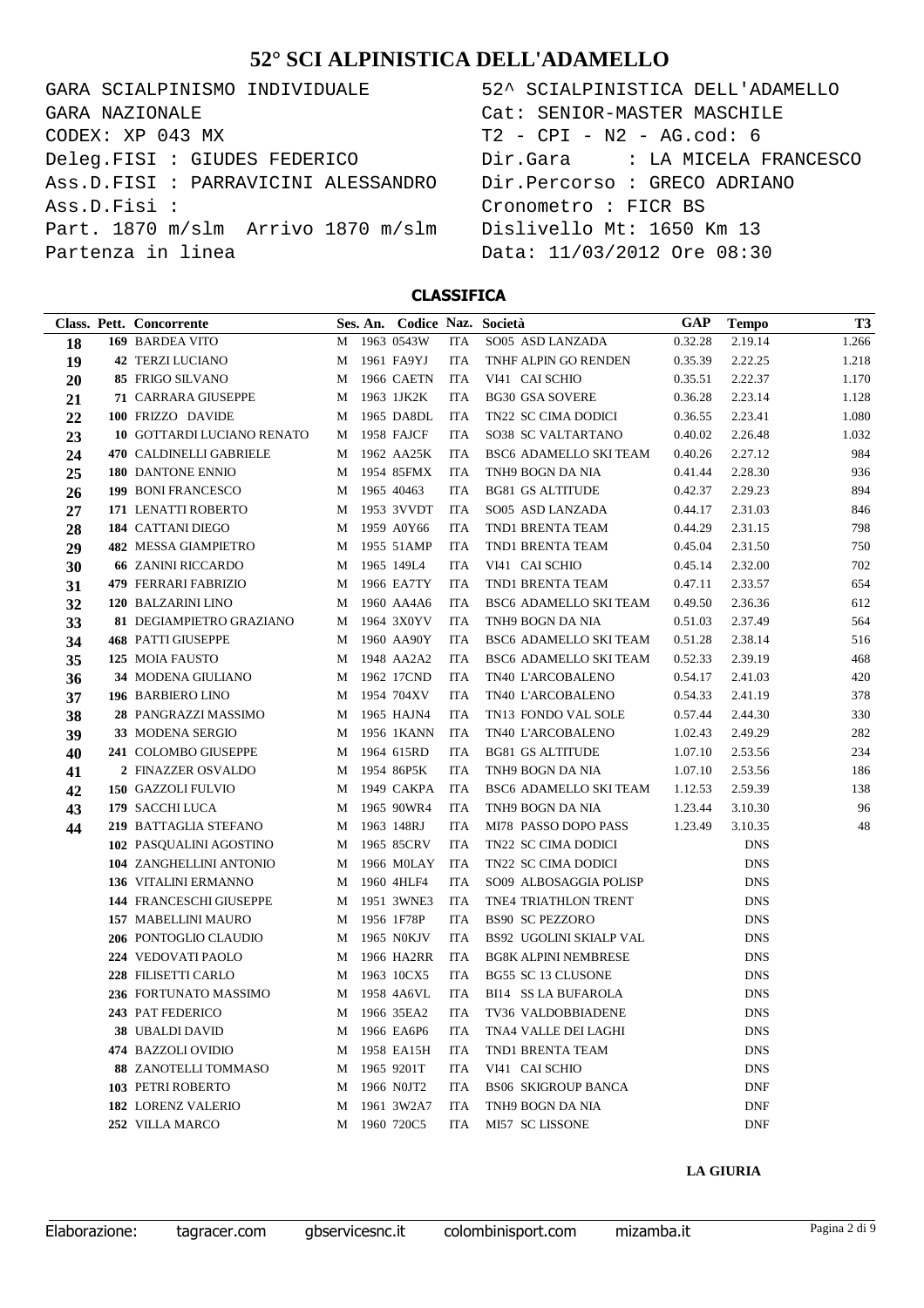GARA SCIALPINISMO INDIVIDUALE 52^ SCIALPINISTICA DELL'ADAMELLO CODEX: XP 043 MX T2 - CPI - N2 - AG.cod: 6 Deleg.FISI : GIUDES FEDERICO Dir.Gara : LA MICELA FRANCESCO Ass.D.FISI : PARRAVICINI ALESSANDRO Dir.Percorso : GRECO ADRIANO Ass.D.Fisi : Cronometro : FICR BS Part. 1870 m/slm Arrivo 1870 m/slm Dislivello Mt: 1650 Km 13 Partenza in linea  $Data: 11/03/2012$  Ore 08:30 GARA NAZIONALE Cat: SENIOR-MASTER MASCHILE

### **CLASSIFICA**

|                        |  | Class. Pett. Concorrente                    |        | Ses. An.  | Codice Naz. Società      |                          |                                                 | <b>GAP</b>         | <b>Tempo</b>       | T3             |
|------------------------|--|---------------------------------------------|--------|-----------|--------------------------|--------------------------|-------------------------------------------------|--------------------|--------------------|----------------|
| <b>SENIOR MASCHILE</b> |  |                                             |        |           |                          |                          |                                                 |                    |                    |                |
| 1                      |  | 251 EYDALLIN MATTEO                         | M      |           | 1985 13XM2               | ITA                      | GM0 CS ESERCITO                                 |                    | 1.31.43            | 2.916          |
| 2                      |  | <b>82 BECCARI FILIPPO</b>                   | M      |           | 1979 9AC97               | <b>ITA</b>               | TN45 SKI TEAM FASSA                             | 0.01.38            | 1.33.21            | 2.898          |
| 3                      |  | 62 FOLLADOR ALESSANDRO                      | M      |           | 1983 10H3K               | <b>ITA</b>               | <b>BLA1 DOLOMITI SKI</b>                        | 0.01.53            | 1.33.37            | 2.886          |
| 4                      |  | 36 KUHAR NEJC                               | M      | 1985 0494 |                          | <b>SLO</b>               | <b>SLOV SLO</b>                                 | 0.02.09            | 1.33.52            | 2.868          |
| 5                      |  | 176 PEDRINI DANIELE                         | M      |           | 1976 62R0D               | <b>ITA</b>               | SO29 ALTA VALTELLINA                            | 0.03.05            | 1.34.49            | 2.856          |
| 6                      |  | <b>89 DEZULIAN RICCARDO</b>                 | M      |           | 1972 1H2K4               | <b>ITA</b>               | TNH9 BOGN DA NIA                                | 0.04.21            | 1.36.05            | 2.838          |
| 7                      |  | 436 GALIZZI DAVIDE                          | M      |           | 1983 3D52H               | <b>ITA</b>               | TND1 BRENTA TEAM                                | 0.04.50            | 1.36.34            | 2.820          |
| 8                      |  | 188 DE SIMONE ROBERTO                       | M      |           | 1984 3WYXA               | ITA                      | <b>BZ11 GOSSENSASS</b>                          | 0.06.24            | 1.38.07            | 2.808          |
| 9                      |  | 204 POZZI VALERIO                           | M      |           | 1988 3WEA5               | <b>ITA</b>               | SO29 ALTA VALTELLINA                            | 0.07.29            | 1.39.13            | 2.790          |
| 10                     |  | <b>159 OBERFRANK HANNES</b>                 | M      |           | 1976 030H3               | <b>ITA</b>               | <b>BZJL SKIALPRACE AHRNTA</b>                   | 0.08.00            | 1.39.43            | 2.772          |
| 11                     |  | 239 CRAFFONARA LOIS                         | M      |           | 1980 A0368               | <b>ITA</b>               | <b>BZJH BADIASPORT ASD</b>                      | 0.08.07            | 1.39.51            | 2.760          |
| 12                     |  | 84 ZULIAN IVO                               | M      |           | 1980 OCVN8               | <b>ITA</b>               | TNH9 BOGN DA NIA                                | 0.08.31            | 1.40.15            | 2.742          |
| 13                     |  | <b>139 TRETTEL THOMAS</b>                   | M      |           | 1985 1H2CC               | <b>ITA</b>               | TNE8 ASD CAURIOL                                | 0.11.58            | 1.43.42            | 2.730          |
| 14                     |  | <b>158 TAUFER ALESSANDRO</b>                | M      |           | 1981 6898T               | <b>ITA</b>               | TV36 VALDOBBIADENE                              | 0.12.13            | 1.43.57            | 2.712          |
| 15                     |  | 473 ANTIGA IVAN                             | M      |           | 1971 4LHMM               | ITA                      | TND1 BRENTA TEAM                                | 0.12.34            | 1.44.17            | 2.694          |
| 16                     |  | 232 CAPPELLETTI DANIELE                     | M      |           | 1982 64AH7               | <b>ITA</b>               | BSC6 ADAMELLO SKI TEAM                          | 0.12.49            | 1.44.33            | 2.682          |
| 17                     |  | 77 MARTINI THOMAS                           | M      |           | 1981 12VHH               | <b>ITA</b>               | TND1 BRENTA TEAM                                | 0.13.06            | 1.44.50            | 2.664          |
| 18                     |  | 173 NIEDERWIESER CHRISTOF                   | M      |           | 1974 M09H0               | <b>ITA</b>               | <b>BZJL SKIALPRACE AHRNTA</b>                   | 0.13.48            | 1.45.31            | 2.652          |
| 19                     |  | <b>43 CINESI MICHEL</b>                     | M      |           | 1983 HA5KF               | <b>ITA</b>               | <b>BG21 PRESOLANA PORA</b>                      | 0.14.03            | 1.45.46            | 2.634          |
| 20                     |  | 126 FACCHINELLI MARCO                       | M      |           | 1980 HA8HK<br>1976 618V8 | ITA                      | TN09 BOGN DA NIA<br><b>BG55 SC 13 CLUSONE</b>   | 0.14.03            | 1.45.47            | 2.616          |
| 21                     |  | 214 ZAMBONI GIOVANNI                        | M      |           |                          | <b>ITA</b><br><b>ITA</b> |                                                 | 0.15.06            | 1.46.50            | 2.604          |
| 22                     |  | 244 MACCABELLI MICHELE<br>115 OMODEI ANDREA | M<br>M |           | 1976 91LAY<br>1978 517E2 | <b>ITA</b>               | TNA4 VALLE DEI LAGHI<br>BS92 UGOLINI SKIALP VAL | 0.15.18<br>0.15.23 | 1.47.02<br>1.47.07 | 2.586<br>2.574 |
| 23                     |  | <b>460 CURTONI MATTIA</b>                   | M      |           | 1981 90F1T               | <b>ITA</b>               | SO38 SC VALTARTANO                              | 0.15.38            | 1.47.22            | 2.556          |
| 24<br>25               |  | 93 ROSSATI STEFANO                          | M      |           | 1968 DA3PW               | ITA                      | SO31 SC SONDALO                                 | 0.15.59            | 1.47.43            | 2.538          |
| 26                     |  | 226 NEGRINI MIRCO                           | M      |           | 1974 1CT54               | <b>ITA</b>               | SO05 ASD LANZADA                                | 0.16.00            | 1.47.43            | 2.526          |
| 27                     |  | 210 BIGNOTTI MATTEO                         | M      |           | 1989 FAHJZ               | <b>ITA</b>               | SO29 ALTA VALTELLINA                            | 0.16.43            | 1.48.27            | 2.508          |
| 28                     |  | 107 MATTIATO ANDREA                         | M      |           | 1978 HAT5Y               | <b>ITA</b>               | TN22 SC CIMA DODICI                             | 0.17.20            | 1.49.04            | 2.490          |
| 29                     |  | 203 MARIOTTI LUCA                           | M      |           | 1980 4H85D               | <b>ITA</b>               | TND1 BRENTA TEAM                                | 0.17.41            | 1.49.25            | 2.478          |
| 30                     |  | 151 CORLAZZOLI ANGELO                       | M      |           | 1970 3WC2V               | ITA                      | <b>BG08 SC VALGANDINO</b>                       | 0.18.03            | 1.49.46            | 2.460          |
| 31                     |  | 227 NEGRINI FABIO                           | M      |           | 1969 1CT53               | <b>ITA</b>               | SO05 ASD LANZADA                                | 0.18.06            | 1.49.50            | 2.448          |
| 32                     |  | 72 SALVADORI ALEX                           | M      |           | 1986 CAR6P               | <b>ITA</b>               | TNHF ALPIN GO RENDEN                            | 0.18.13            | 1.49.57            | 2.430          |
| 33                     |  | 137 ROMERI MICHELE                          | M      |           | 1988 LA1LM               | ITA                      | SO09 ALBOSAGGIA POLISP                          | 0.18.47            | 1.50.30            | 2.412          |
| 34                     |  | 32 MORSTABILINI MAURIZO                     |        |           | M 1970 FAJ3J             | <b>ITA</b>               | BG8P SNOW ALP ALTA VAL                          | 0.19.29            | 1.51.13            | 2.400          |
| 35                     |  | 174 SAVOLDELLI VINCENZO                     |        |           | M 1982 EA98A             | ITA                      | <b>BG55 SC 13 CLUSONE</b>                       | 0.19.29            | 1.51.13            | 2.382          |
| 36                     |  | <b>166 UNTERHUBER GERHARD</b>               |        |           | M 1969 7361A             | ITA                      | BZJL SKIALPRACE AHRNTA                          | 0.20.01            | 1.51.45            | 2.370          |
| 37                     |  | 225 STERLI MARIO                            |        |           | M 1967 1LENC             | ITA                      | BSC6 ADAMELLO SKI TEAM                          | 0.20.17            | 1.52.01            | 2.352          |
| 38                     |  | 476 BONAZZA MAURO                           |        |           | M 1981 DAMDZ ITA         |                          | TND1 BRENTA TEAM                                | 0.21.17            | 1.53.00            | 2.334          |
| 39                     |  | 208 DELLAGIACOMA ANDREA                     |        |           | M 1981 DAV35             | ITA                      | TNF3 US DOLOMITICA                              | 0.21.19            | 1.53.03            | 2.322          |
| 40                     |  | 27 PROTTI ANDREA                            |        |           | M 1981 CAVTD             | ITA                      | <b>BLA1 DOLOMITI SKI</b>                        | 0.21.23            | 1.53.07            | 2.304          |
| 41                     |  | 12 KOFLER HORST                             |        |           | M 1975 EAM8Y             | ITA                      | <b>BZ92 ASV PRAGS</b>                           | 0.21.32            | 1.53.16            | 2.286          |
| 42                     |  | 154 BAZZANA FABIO                           |        |           | M 1987 400VN             | ITA                      | <b>BG08 SC VALGANDINO</b>                       | 0.21.40            | 1.53.24            | 2.274          |
| 43                     |  | <b>459 CURTONI FILIPPO</b>                  | M      |           | 1990 92649               | ITA                      | SO38 SC VALTARTANO                              | 0.21.42            | 1.53.26            | 2.256          |
| 44                     |  | 248 PINI EROS                               |        |           | M 1978 81TV7             | ITA                      | SO31 SC SONDALO                                 | 0.22.24            | 1.54.08            | 2.244          |
| 45                     |  | 138 BONORIS PIETRO                          |        |           | M 1985 1EVDM ITA         |                          | BG8P SNOW ALP ALTA VAL                          | 0.23.05            | 1.54.49            | 2.226          |
|                        |  |                                             |        |           |                          |                          |                                                 |                    |                    |                |

Elaborazione: tagracer.com gbservicesnc.it colombinisport.com mizamba.it Pagina 3 di 9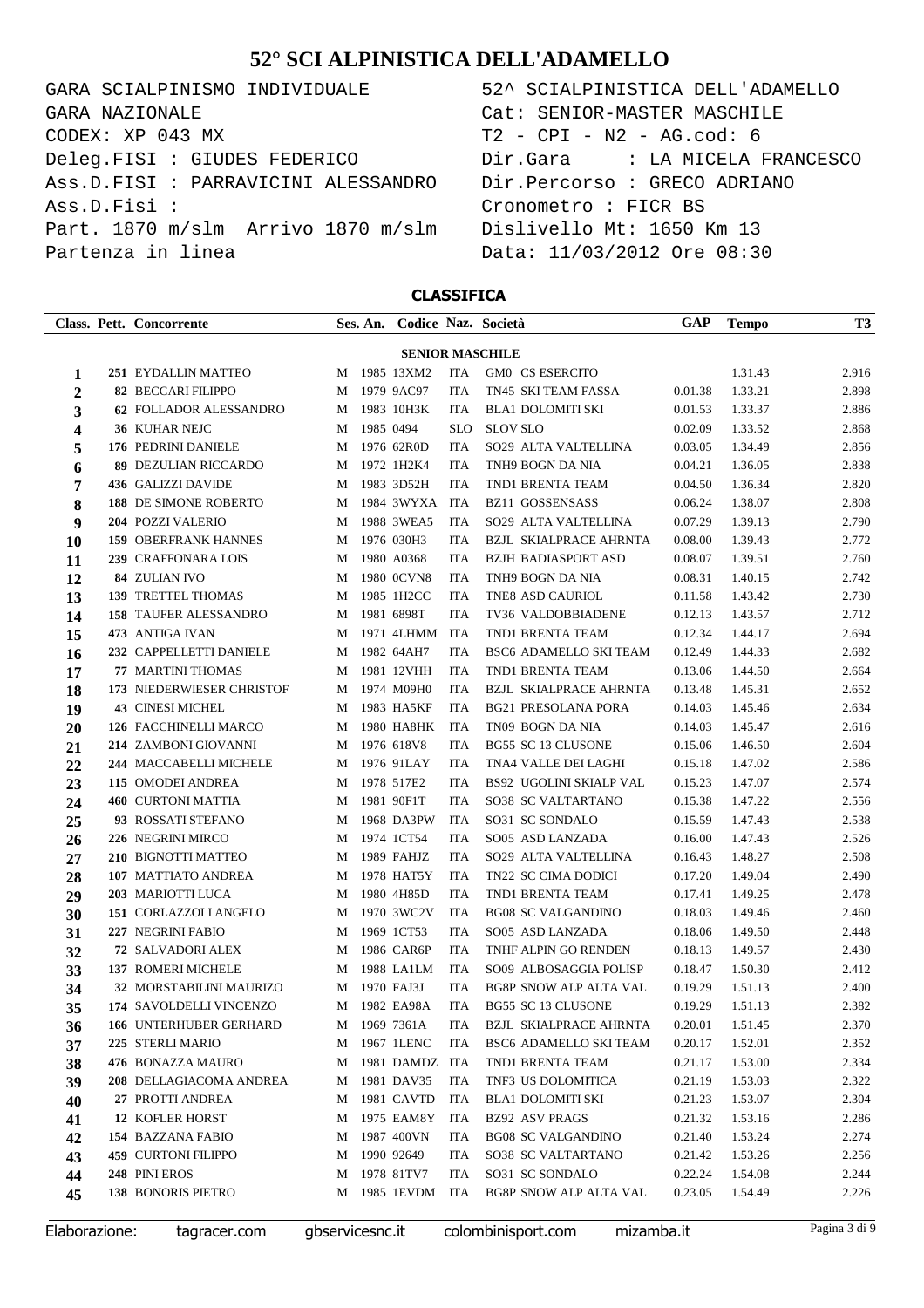GARA SCIALPINISMO INDIVIDUALE CODEX: XP 043 MX Deleg.FISI : GIUDES FEDERICO Ass.D.FISI : PARRAVICINI ALESSANDRO Ass.D.Fisi : Part. 1870 m/slm Arrivo 1870 m/slm Partenza in linea GARA NAZIONALE

| 52^ SCIALPINISTICA DELL'ADAMELLO |
|----------------------------------|
| Cat: SENIOR-MASTER MASCHILE      |
| T2 - CPI - N2 - AG.cod: 6        |
|                                  |
| Dir.Percorso : GRECO ADRIANO     |
| Cronometro : FICR BS             |
| Dislivello Mt: 1650 Km 13        |
| Data: 11/03/2012 Ore 08:30       |
|                                  |

|               | Class. Pett. Concorrente    |                 | Ses. An. Codice Naz. Società |            |                                | GAP        | <b>Tempo</b> | <b>T3</b>     |
|---------------|-----------------------------|-----------------|------------------------------|------------|--------------------------------|------------|--------------|---------------|
| 46            | 53 PINTARELLI GIL           | M               | 1981 M09EX                   | <b>ITA</b> | <b>TNE4 TRIATHLON TRENT</b>    | 0.23.25    | 1.55.09      | 2.208         |
| 47            | 156 BROGGINI PIETRO         | M               | 1975 0458K                   | <b>ITA</b> | MI09 GS I CAMOSCI              | 0.23.52    | 1.55.36      | 2.196         |
| 48            | 191 POLI PAOLO              | M               | 1990 LAW4K                   | ITA        | <b>BG08 SC VALGANDINO</b>      | 0.24.17    | 1.56.01      | 2.178         |
| 49            | <b>130 STEGER THOMAS</b>    | M               | 1968 67XW1                   | <b>ITA</b> | <b>BZJL SKIALPRACE AHRNTA</b>  | 0.25.56    | 1.57.40      | 2.166         |
| 50            | 11 CALZOLARI NICOLA         | M               | 1983 FA7ND                   | <b>ITA</b> | <b>BLA1 DOLOMITI SKI</b>       | 0.26.04    | 1.57.47      | 2.148         |
| 51            | 170 BARDEA FABIO            | M               | 1987 AAPAT                   | <b>ITA</b> | SO05 ASD LANZADA               | 0.26.36    | 1.58.20      | 2.130         |
| 52            | 67 BONDIOLI MARZIO          | M               | 1983 9291W                   | <b>ITA</b> | <b>BG07 GSA VERTOVESE</b>      | 0.26.40    | 1.58.24      | 2.118         |
| 53            | <b>475 BIANCHI FILIPPO</b>  | M               | 1990 N01JL                   | <b>ITA</b> | TND1 BRENTA TEAM               | 0.27.33    | 1.59.17      | 2.100         |
| 54            | <b>13 BENVENUTI MIRKO</b>   | M               | 1984 LA717                   | <b>ITA</b> | TNA4 VALLE DEI LAGHI           | 0.27.43    | 1.59.27      | 2.088         |
| 55            | 7 DALPIAZ VALENTINO         | M               | 1985 HA53L                   | <b>ITA</b> | TND1 BRENTA TEAM               | 0.28.15    | 1.59.58      | 2.070         |
| 56            | <b>61 MILINI LUCA</b>       | M               | 1974 51L7M                   | <b>ITA</b> | <b>BS90 SC PEZZORO</b>         | 0.28.28    | 2.00.12      | 2.052         |
| 57            | 211 RICCARDI CRISTIAN       | M               | 1980 M0F65                   | <b>ITA</b> | <b>BG8P SNOW ALP ALTA VAL</b>  | 0.28.51    | 2.00.35      | 2.040         |
| 58            | 481 MAGNINI LODOVICO        | M               | 1972 AA25D                   | <b>ITA</b> | TND1 BRENTA TEAM               | 0.29.05    | 2.00.49      | 2.022         |
| 59            | 172 ROSSI ENZO              | M               | 1968 04133                   | <b>ITA</b> | SO05 ASD LANZADA               | 0.29.09    | 2.00.53      | 2.004         |
| 60            | 141 FORNONI ENRICO          | M               | 1987 LA5AZ                   | <b>ITA</b> | <b>BG8P SNOW ALP ALTA VAL</b>  | 0.29.12    | 2.00.56      | 1.992         |
| 61            | <b>75 BUONOMINI GIACOMO</b> | M               | 1980 1APL7                   | <b>ITA</b> | PT26 MONTAGNA PISTOI           | 0.29.40    | 2.01.23      | 1.974         |
| 62            | 190 CAPOVILLA ALESSANDRO    | M               | 1973 7360X                   | <b>ITA</b> | <b>BZ11 GOSSENSASS</b>         | 0.30.41    | 2.02.24      | 1.962         |
| 63            | <b>65 SINICATO MARCO</b>    | M               | 1973 64005                   | <b>ITA</b> | VI41 CAI SCHIO                 | 0.31.04    | 2.02.48      | 1.944         |
| 64            | 57 BIANCHINI GRAZIANO       | M               | 1978 CATRR                   | <b>ITA</b> | TND6 VIGOLO VATTARO            | 0.31.10    | 2.02.54      | 1.926         |
| 65            | 134 VARESCO LUCA            | M               | 1978 7031J                   | <b>ITA</b> | <b>TNC5 US CORNACCI</b>        | 0.31.29    | 2.03.13      | 1.914         |
| 66            | 73 REDOLFI MARCO            | M               | 1984 FA315                   | <b>ITA</b> | TN13 FONDO VAL SOLE            | 0.31.37    | 2.03.21      | 1.896         |
| 67            | 29 LAMPIS MATTIA            | M               | 1986 1CVVK                   | <b>ITA</b> | TN13 FONDO VAL SOLE            | 0.31.37    | 2.03.21      | 1.884         |
| 68            | 39 CASTELLI ANGELO          | M               | 1978 HATV5                   | <b>ITA</b> | <b>BG07 GSA VERTOVESE</b>      | 0.32.30    | 2.04.14      | 1.866         |
| 69            | <b>132 BERTELLE ALBERTO</b> | M               | 1973 1KE8D                   | <b>ITA</b> | TV36 VALDOBBIADENE             | 0.33.34    | 2.05.18      | 1.848         |
| 70            | <b>49 GIORDANI STEFANO</b>  | M               | 1987 LA0TF                   | <b>ITA</b> | BSC6 ADAMELLO SKI TEAM         | 0.33.44    | 2.05.28      | 1.836         |
| 71            | <b>46 SANDRINI RICCARDO</b> | M               | 1986 3X2TT                   | <b>ITA</b> | BSC6 ADAMELLO SKI TEAM         | 0.33.59    | 2.05.43      | 1.800         |
| 72            | 233 IRSARA RENÈ             | M               | 1981 HAFR3                   | <b>ITA</b> | <b>BZJH BADIASPORT ASD</b>     | 0.33.59    | 2.05.43      | 1.818         |
| 73            | 192 CHELODI LUCIO           | M               | 1979 HAPKW                   | ITA        | <b>TNC9 CASTELLO FIEMME</b>    | 0.34.13    | 2.05.57      | 1.788         |
| 74            | 240 ADANG JAN PAUL          | M               | 1982 M0P96                   | <b>ITA</b> | <b>BZJH BADIASPORT ASD</b>     | 0.34.46    | 2.06.30      | 1.770         |
| 75            | 91 DE CARLI ENRICO          | M               | 1982 HATYY                   | ITA        | <b>BL28 PONTE NELLE ALP</b>    | 0.34.46    | 2.06.30      | 1.758         |
| 76            | 178 VAJA ANDREAS            | M               | 1973 3WMM2 ITA               |            | TN45 SKI TEAM FASSA            | 0.34.50    | 2.06.34      | 1.740         |
| 77            | <b>16 MATTEI ANDREA</b>     | M               | 1970 64L6M                   | <b>ITA</b> | TNA4 VALLE DEI LAGHI           | 0.34.57    | 2.06.41      | 1.722         |
| 78            | 124 CRISTINI GIANLUCA       | M               | 1969 4140V                   | <b>ITA</b> | SO09 ALBOSAGGIA POLISP         | 0.35.09    | 2.06.53      | 1.710         |
| 79            | <b>48 REDOLFI MAURO</b>     | M               | 1970 EAE26                   | <b>ITA</b> | TN13 FONDO VAL SOLE            | 0.35.17    | 2.07.01      | 1.692         |
| 80            | 58 SPONGA ZENO              | M               | 1974 F011L                   | <b>ITA</b> | <b>BLA1 DOLOMITI SKI</b>       | 0.35.57    | 2.07.41      | 1.680         |
| 81            | 74 MONDINI DIEGO            | M               | 1985 3WCF6                   | <b>ITA</b> | TND1 BRENTA TEAM               | 0.36.07    | 2.07.51      | 1.662         |
| 82            | 167 GIORDANI MASSIMO        | M               | 1981 627M3                   | <b>ITA</b> | SO05 ASD LANZADA               | 0.36.44    | 2.08.28      | 1.644         |
| 83            | <b>8 VILIOTTI ROBERTO</b>   | M               | 1985 0DK0L                   | ITA        | TNH9 BOGN DA NIA               | 0.37.17    | 2.09.01      | 1.632         |
| 84            | 64 BERNARDI ALESSANDRO      | М               | 1980 LAACA                   | <b>ITA</b> | TND1 BRENTA TEAM               | 0.37.33    | 2.09.17      | 1.614         |
| 85            | 47 FORNI ALESSANDRO         | М               | 1980 HAEXW ITA               |            | TN40 L'ARCOBALENO              | 0.38.01    | 2.09.45      | 1.602         |
| 86            | 116 PAINI GIOVANNI          | М               | 1978 EAC63                   | ITA        | <b>BS92 UGOLINI SKIALP VAL</b> | 0.38.05    | 2.09.49      | 1.584         |
| 87            | <b>485 SARTORI TIMOTEO</b>  | М               | 1971 91LV1                   | ITA        | TND1 BRENTA TEAM               | 0.38.11    | 2.09.55      | 1.566         |
| 88            | <b>6 SANDRINI FRANCESCO</b> | M               | 1984 3WYTC                   | ITA        | BSC6 ADAMELLO SKI TEAM         | 0.38.22    | 2.10.06      | 1.554         |
| 89            | 118 ROVETTA GIORDANO        | М               | 1974 03R7M                   | ITA        | BS92 UGOLINI SKIALP VAL        | 0.38.46    | 2.10.30      | 1.536         |
| 90            | 113 DEBALINI GIANLUCA       | М               | 1974 CA3HY                   | ITA        | BS92 UGOLINI SKIALP VAL        | 0.38.53    | 2.10.37      | 1.518         |
| 91            | 37 DA CANAL STEFANO         | М               | 1973 HACH4                   | ITA        | TV36 VALDOBBIADENE             | 0.39.40    | 2.11.23      | 1.506         |
| 92            | 477 CASNA LORIS             | М               | 1985 FA62H                   | ITA        | TND1 BRENTA TEAM               | 0.39.57    | 2.11.41      | 1.488         |
| Elaborazione: | tagracer.com                | gbservicesnc.it |                              |            | colombinisport.com             | mizamba.it |              | Pagina 4 di 9 |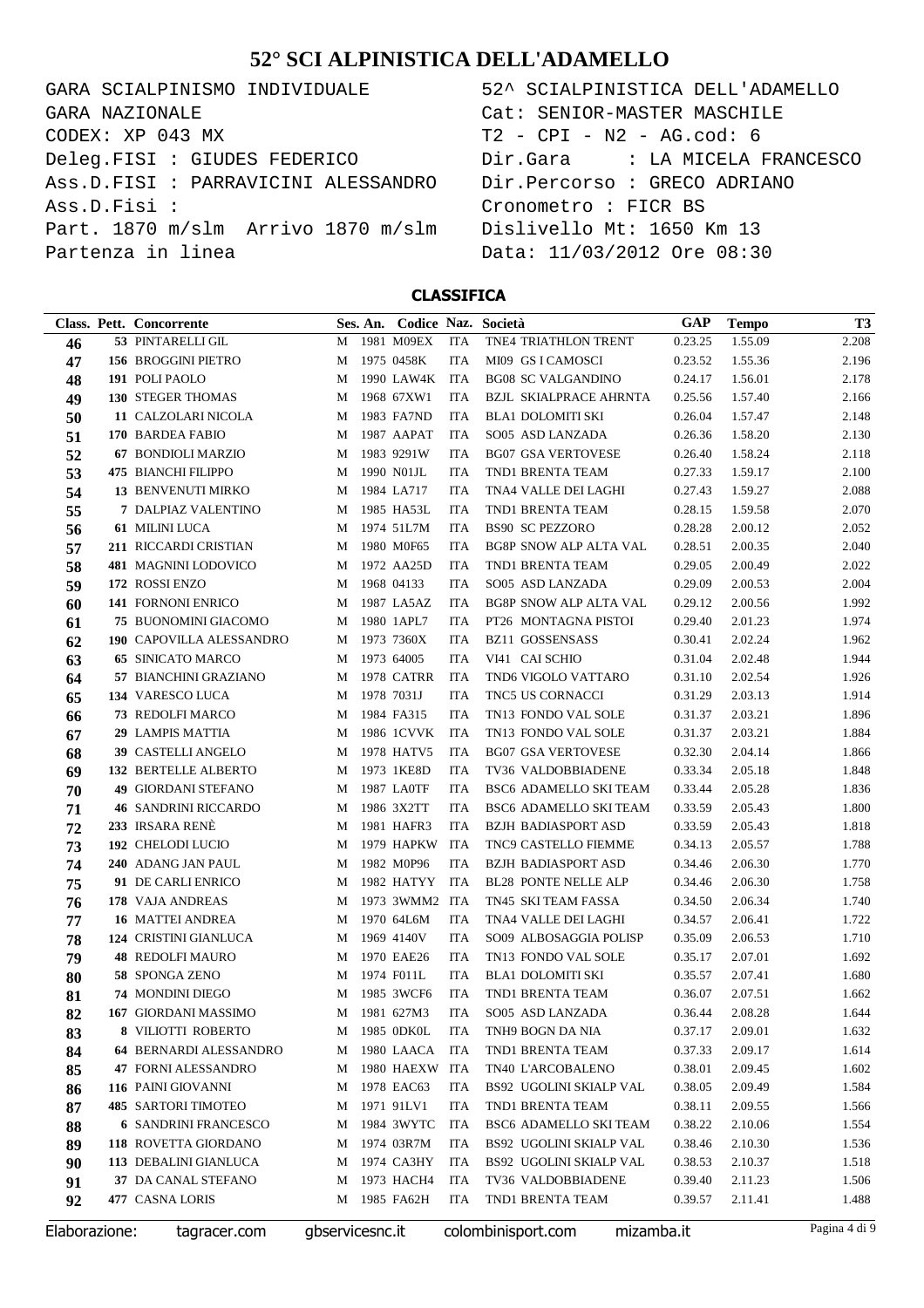GARA SCIALPINISMO INDIVIDUALE CODEX: XP 043 MX Deleg.FISI : GIUDES FEDERICO Ass.D.FISI : PARRAVICINI ALESSANDRO Ass.D.Fisi : Part. 1870 m/slm Arrivo 1870 m/slm Partenza in linea GARA NAZIONALE

| 52^ SCIALPINISTICA DELL'ADAMELLO |
|----------------------------------|
| Cat: SENIOR-MASTER MASCHILE      |
| T2 - CPI - N2 - AG.cod: 6        |
|                                  |
| Dir.Percorso : GRECO ADRIANO     |
| Cronometro : FICR BS             |
| Dislivello Mt: 1650 Km 13        |
| Data: 11/03/2012 Ore 08:30       |
|                                  |

|               | Class. Pett. Concorrente          |                 | Ses. An. |                |            | Codice Naz. Società            | GAP        | <b>Tempo</b> | <b>T3</b>     |
|---------------|-----------------------------------|-----------------|----------|----------------|------------|--------------------------------|------------|--------------|---------------|
| 93            | 175 DEGIAMPIETRO WERNER           | M               |          | 1979 FAEVK     | <b>ITA</b> | TNE8 ASD CAURIOL               | 0.40.31    | 2.12.15      | 1.476         |
| 94            | 35 MODENA CHRISTIAN               | M               |          | 1984 72X1R     | <b>ITA</b> | TN40 L'ARCOBALENO              | 0.40.39    | 2.12.23      | 1.458         |
| 95            | 195 DEFLORIAN PAOLO               | M               |          | 1968 72WNE     | <b>ITA</b> | <b>TNC5 US CORNACCI</b>        | 0.41.17    | 2.13.00      | 1.440         |
| 96            | <b>86 ROMANO GIOVANNI</b>         | M               |          | 1975 1FM5C     | <b>ITA</b> | TND1 BRENTA TEAM               | 0.41.17    | 2.13.01      | 1.428         |
| 97            | <b>44 DEGASPERI MICHELE</b>       | M               |          | 1968 91LTP     | <b>ITA</b> | TN13 FONDO VAL SOLE            | 0.41.53    | 2.13.37      | 1.410         |
| 98            | 143 RODIGARI IVAN                 | M               |          | 1986 1JL2R     | <b>ITA</b> | <b>BG8P SNOW ALP ALTA VAL</b>  | 0.42.08    | 2.13.52      | 1.398         |
| 99            | <b>458 CONGIU FABIO</b>           | M               |          | 1979 1JAY3     | <b>ITA</b> | <b>SO38 SC VALTARTANO</b>      | 0.42.09    | 2.13.52      | 1.380         |
| <b>100</b>    | <b>181 BAILONI CLAUDIO</b>        | M               |          | 1970 HAPPP     | <b>ITA</b> | TND6 VIGOLO VATTARO            | 0.42.15    | 2.13.59      | 1.362         |
| 101           | <b>30 TESTINI ROBERTO</b>         | M               |          | 1969 03LH1     | <b>ITA</b> | BSC6 ADAMELLO SKI TEAM         | 0.42.43    | 2.14.27      | 1.350         |
| 102           | <b>198 GHISALBERTI ALESSANDRO</b> | M               |          | 1975 DOLTE     | <b>ITA</b> | <b>BG81 GS ALTITUDE</b>        | 0.43.36    | 2.15.20      | 1.332         |
| 103           | 140 NEGRONI MANUEL                | M               |          | 1985 LA1PE     | <b>ITA</b> | <b>BG8P SNOW ALP ALTA VAL</b>  | 0.45.06    | 2.16.50      | 1.314         |
| 104           | 234 ZANOVELLO EMANUELE            | M               |          | 1978 73P7E     | <b>ITA</b> | TV36 VALDOBBIADENE             | 0.45.33    | 2.17.17      | 1.302         |
| 105           | 235 SIRAGNA MATTEO                | M               |          | 1983 N0702     | <b>ITA</b> | TV36 VALDOBBIADENE             | 0.45.34    | 2.17.18      | 1.284         |
| 106           | 148 PATELLI ANDREA                | M               |          | 1975 C0R7D     | <b>ITA</b> | <b>BG30 GSA SOVERE</b>         | 0.45.34    | 2.17.18      | 1.272         |
| 107           | <b>69 MATURI LORIS</b>            | M               |          | 1977 91LTR     | <b>ITA</b> | TN84 US CARISOLO               | 0.45.35    | 2.17.19      | 1.254         |
| 108           | 131 VIRGOLIN ROBERTO              | M               |          | 1975 9AA90     | <b>ITA</b> | <b>BLA1 DOLOMITI SKI</b>       | 0.46.13    | 2.17.57      | 1.236         |
| 109           | 90 DELLADIO MATTEO                | M               |          | 1987 4HML1     | <b>ITA</b> | <b>TNC5 US CORNACCI</b>        | 0.46.26    | 2.18.10      | 1.224         |
| <b>110</b>    | 162 OLIVI ANDREA                  | M               |          | 1981 LAVCT     | <b>ITA</b> | PR4A KINO MANA SKIALP          | 0.46.29    | 2.18.12      | 1.206         |
| 111           | <b>78 IORIATTI ANDREA</b>         | M               |          | 1972 866C6     | <b>ITA</b> | <b>BLA1 DOLOMITI SKI</b>       | 0.46.44    | 2.18.28      | 1.194         |
| 112           | 121 SALERI LUCIO                  | M               |          | 1967 3DR64     | <b>ITA</b> | BS92 UGOLINI SKIALP VAL        | 0.46.48    | 2.18.32      | 1.176         |
| 113           | 87 DONDIO MASSIMO                 | M               |          | 1969 3W70X     | <b>ITA</b> | <b>TNC5 US CORNACCI</b>        | 0.48.14    | 2.19.58      | 1.158         |
| 114           | 9 FONDRIEST TOMMASO               | M               |          | 1983 LAA8M     | <b>ITA</b> | TN13 FONDO VAL SOLE            | 0.48.54    | 2.20.38      | 1.146         |
| 115           | <b>50 PANIZ MATTEO</b>            | M               |          | 1977 FA8K9     | <b>ITA</b> | TV36 VALDOBBIADENE             | 0.49.47    | 2.21.31      | 1.128         |
| 116           | <b>56 ANTONELLI ENRICO</b>        | M               |          | 1975 N0480     | <b>ITA</b> | TNH4 BRENTONICO SKI TEA        | 0.49.56    | 2.21.39      | 1.116         |
| 117           | 183 FAZZINI MAURO                 | M               |          | 1978 40A46     | <b>ITA</b> | LC08 AS PREMANA                | 0.51.13    | 2.22.57      | 1.098         |
| 118           | 254 MILANESI MARIO GIUSEPPE       | M               |          | 1971 CAAMH ITA |            | <b>BG07 GSA VERTOVESE</b>      | 0.51.20    | 2.23.03      | 1.080         |
| 119           | <b>463 GUSMEROLI EGIDIO</b>       | M               |          | 1974 3WE3H     | <b>ITA</b> | <b>SO38 SC VALTARTANO</b>      | 0.51.41    | 2.23.25      | 1.068         |
| <b>120</b>    | 215 PALAZZI MICHELE               | M               |          | 1974 N0J8C     | <b>ITA</b> | <b>BG8P SNOW ALP ALTA VAL</b>  | 0.52.40    | 2.24.24      | 1.050         |
| 121           | 177 DEFLORIAN WILLI               | M               |          | 1967 85RCE     | <b>ITA</b> | TNE8 ASD CAURIOL               | 0.52.47    | 2.24.31      | 1.032         |
| 122           | 209 PASINI STEFANO                | M               |          | 1984 1JL27     | <b>ITA</b> | <b>BG8P SNOW ALP ALTA VAL</b>  | 0.53.02    | 2.24.46      | 1.020         |
| 123           | 155 OCCIONI GIULIANO              | M               |          | 1972 N03Z8     | <b>ITA</b> | <b>BG08 SC VALGANDINO</b>      | 0.53.52    | 2.25.36      | 1.002         |
| 124           | 5 BRESSAN ALESSANDRO              | M               |          | 1972 C0W24     | <b>ITA</b> | TN40 L'ARCOBALENO              | 0.54.35    | 2.26.18      | 990           |
| 125           | <b>63 VALENTINI STEFANO</b>       | M               |          | 1977 CARAZ     | <b>ITA</b> | TN40 L'ARCOBALENO              | 0.54.36    | 2.26.19      | 972           |
| 126           | <b>41 ORSI CRISTIAN</b>           | M               |          | 1975 N06XP     | <b>ITA</b> | TNHF ALPIN GO RENDEN           | 0.54.40    | 2.26.23      | 954           |
| 127           | 216 CONFORTI LUCA                 | M               |          | 1986 M0KAR     | ITA        | TND1 BRENTA TEAM               | 0.54.59    | 2.26.42      | 942           |
| 128           | 52 BERTON MAURIZIO                | M               |          | 1979 A1205     | <b>ITA</b> | TV36 VALDOBBIADENE             | 0.55.09    | 2.26.53      | 924           |
| 129           | 189 SCANDELLA GIULIO              | M               |          | 1975 618V7     | ITA        | BG55 SC 13 CLUSONE             | 0.55.17    | 2.27.01      | 912           |
| 130           | 17 ORZES ALESSANDRO               | M               |          | 1968 1LSXF     | ITA        | <b>BL28 PONTE NELLE ALP</b>    | 0.55.34    | 2.27.17      | 894           |
| 131           | 193 ANDREINI MICHELE              | M               |          | 1983 LA6FW     | ITA        | BG55 SC 13 CLUSONE             | 0.55.55    | 2.27.39      | 876           |
| 132           | 21 ZAINER MICHELE                 | М               |          | 1980 FAPRX     | ITA        | <b>UD25 SS FORNESE</b>         | 0.56.34    | 2.28.17      | 864           |
| 133           | 222 TAVOLARI LUCA                 | М               |          | 1969 AAKZ9     | ITA        | <b>BG81 GS ALTITUDE</b>        | 0.56.38    | 2.28.22      | 846           |
| 134           | 472 AGLIONI LUCA                  | M               |          | 1981 DAML6     | ITA        | TND1 BRENTA TEAM               | 0.56.53    | 2.28.37      | 828           |
| 135           | 490 DE PAULIS ALESSANDRO          | М               |          | 1982 CAT3R     | ITA        | AQ06 SC PAGANICA               | 0.57.03    | 2.28.46      | 816           |
| 136           | 207 DELLAGIACOMA GIUSEPPE         | М               |          | 1978 FAMN9     | ITA        | TNF3 US DOLOMITICA             | 0.57.05    | 2.28.49      | 798           |
| 137           | 83 LANDOLFI ALESSANDRO            | М               |          | 1977 FA6ZH     | ITA        | TN22 SC CIMA DODICI            | 0.57.17    | 2.29.01      | 786           |
| 138           | 117 REMEDIO GIACOMO               | М               |          | 1987 61D1T     | ITA        | <b>BS92 UGOLINI SKIALP VAL</b> | 0.57.20    | 2.29.04      | 768           |
| 139           | 471 ROSSI NICOLA                  | М               |          | 1984 EA490     | ITA        | BSC6 ADAMELLO SKI TEAM         | 0.57.21    | 2.29.05      | 750           |
| Elaborazione: | tagracer.com                      | gbservicesnc.it |          |                |            | colombinisport.com             | mizamba.it |              | Pagina 5 di 9 |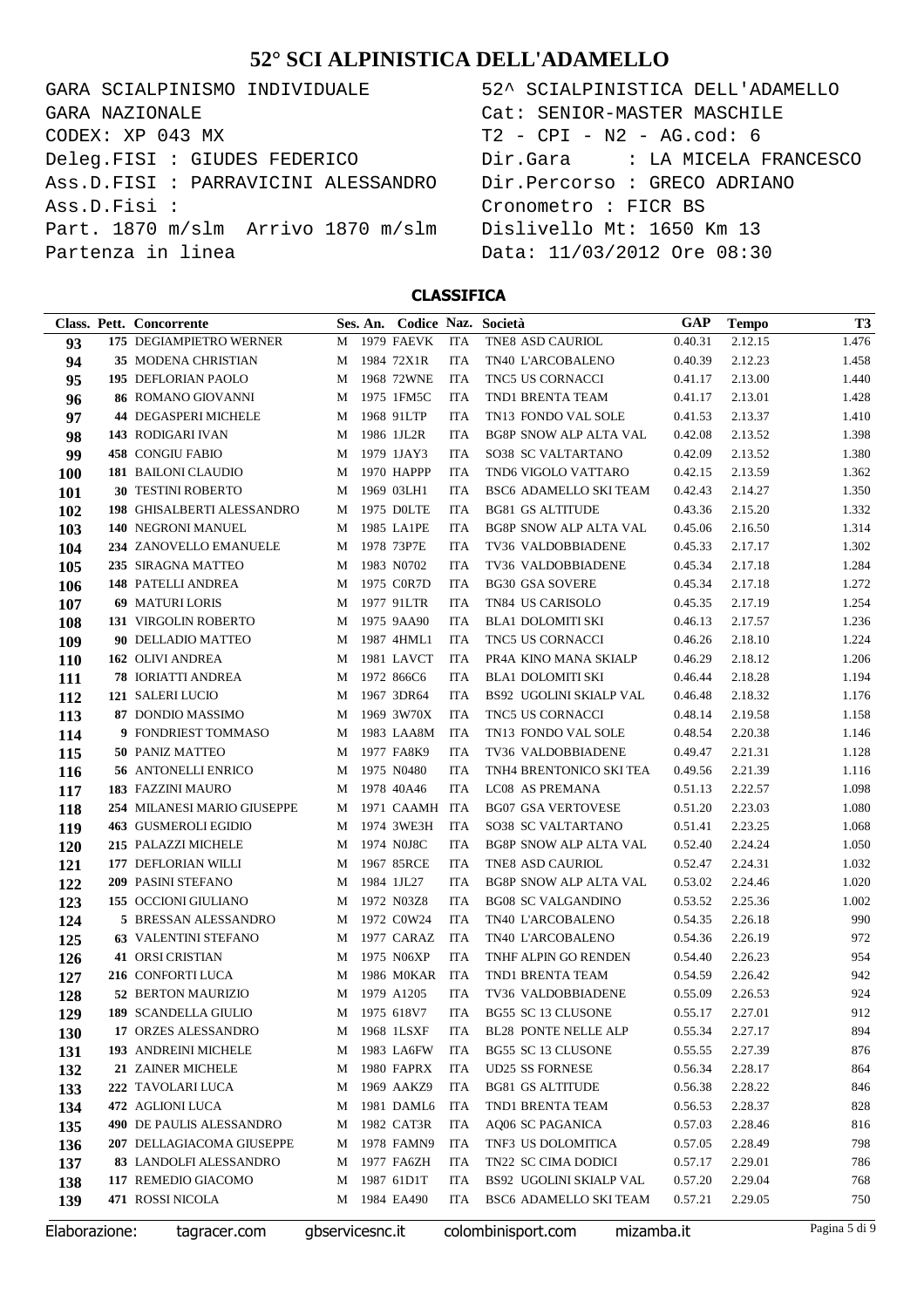GARA SCIALPINISMO INDIVIDUALE  $CODEX: XP 043 MX$ Deleg.FISI : GIUDES FEDERICO Ass.D.FISI : PARRAVICINI ALESSANDRO Ass.D.Fisi : Part. 1870 m/slm Arrivo 1870 m/slm Partenza in linea GARA NAZIONALE

| 52^ SCIALPINISTICA DELL'ADAMELLO |
|----------------------------------|
| Cat: SENIOR-MASTER MASCHILE      |
| T2 - CPI - N2 - AG.cod: 6        |
|                                  |
| Dir.Percorso : GRECO ADRIANO     |
| Cronometro : FICR BS             |
| Dislivello Mt: 1650 Km 13        |
| Data: 11/03/2012 Ore 08:30       |
|                                  |

|               | Class. Pett. Concorrente     |                 | Ses. An. Codice Naz. Società |            |                                | GAP        | <b>Tempo</b> | <b>T3</b>     |
|---------------|------------------------------|-----------------|------------------------------|------------|--------------------------------|------------|--------------|---------------|
| <b>140</b>    | 123 COATTI STEFANO           | M               | 1982 NOKF3                   | ITA        | BSC6 ADAMELLO SKI TEAM         | 0.57.34    | 2.29.18      | 738           |
| 141           | 22 FEDELE MICHELE            | M               | 1975 4HX41                   | ITA        | UD58 US ALDO MORO              | 0.58.11    | 2.29.55      | 720           |
| 142           | 246 FANTE LORIS              | M               | 1979 LAEXC                   | ITA        | TN85 LAGORAI SKI TEA           | 0.58.54    | 2.30.38      | 708           |
| 143           | 480 GNOSINI ENRICO           | M               | 1984 1H1J3                   | <b>ITA</b> | TND1 BRENTA TEAM               | 0.59.06    | 2.30.49      | 690           |
| 144           | 161 BOSDACHIN MANUEL         | M               | 1980 M09VJ                   | ITA        | TNA4 VALLE DEI LAGHI           | 1.01.56    | 2.33.40      | 672           |
| 145           | 213 VANZETTA TIZIANO         | M               | 1988 4L35F                   | ITA        | TNE8 ASD CAURIOL               | 1.02.09    | 2.33.52      | 660           |
| 146           | <b>478 DUSI EMILIANO</b>     | M               | 1979 N04WJ                   | ITA        | TND1 BRENTA TEAM               | 1.02.22    | 2.34.06      | 642           |
| 147           | <b>40 ANGELI MICHELE</b>     | M               | 1977 M0MPJ                   | ITA        | BSC6 ADAMELLO SKI TEAM         | 1.02.28    | 2.34.12      | 630           |
| 148           | <b>51 CAPOVILLA CLEMENTE</b> | M               | 1969 700AJ                   | ITA        | TNF1 POL. MOLINA               | 1.03.32    | 2.35.16      | 612           |
| 149           | 483 MORABITO REMO            | M               | 1968 HA6TY                   | ITA        | TND1 BRENTA TEAM               | 1.04.46    | 2.36.29      | 594           |
| 150           | 149 CANINI GIANFRANCO        | M               | 1972 0397M                   | ITA        | <b>BG30 GSA SOVERE</b>         | 1.06.01    | 2.37.45      | 582           |
| 151           | 212 OCCIONI ROBERTO          | M               | 1971 N0J8D                   | ITA        | <b>BG8P SNOW ALP ALTA VAL</b>  | 1.06.14    | 2.37.58      | 564           |
| 152           | 456 PELLEGRINO CRISTIAN      | M               | 1978 EAPYE                   | ITA        | SO38 SC VALTARTANO             | 1.06.22    | 2.38.06      | 546           |
| 153           | 453 ANDERLE GIOVANNI         | M               | 1973 HAK9C                   | ITA        | TNE7 SC PANAROTTA              | 1.06.32    | 2.38.16      | 534           |
| 154           | 15 CANDIA MARCO              | M               | 1975 LA5K7                   | ITA        | VI41 CAI SCHIO                 | 1.06.42    | 2.38.26      | 516           |
| 155           | 114 MARTINAZZOLI ANDREA      | M               | 1975 924CM                   | ITA        | <b>BS92 UGOLINI SKIALP VAL</b> | 1.06.45    | 2.38.29      | 504           |
| 156           | 20 TREBO DAVIDE              | M               | 1980 N0695                   | ITA        | TN40 L'ARCOBALENO              | 1.07.22    | 2.39.06      | 486           |
| 157           | 55 BERNARDI ALBERTO          | M               | 1979 EAM1Y                   | ITA        | TNA4 VALLE DEI LAGHI           | 1.07.44    | 2.39.28      | 468           |
| 158           | 462 PAROLINI MARCO           | M               | 1971 64L6C                   | ITA        | TND1 BRENTA TEAM               | 1.07.55    | 2.39.39      | 456           |
| 159           | 111 CASANOVA MASSIMO         | M               | 1975 73N8N                   | ITA        | BLA1 DOLOMITI SKI              | 1.08.25    | 2.40.09      | 438           |
| 160           | 145 CARRARA FABIO            | M               | 1983 M0NXH                   | ITA        | <b>BG07 GSA VERTOVESE</b>      | 1.09.05    | 2.40.49      | 426           |
| 161           | 221 TRAGLIO PIETRO           | M               | 1980 M05WE                   | ITA        | VB02 NUCLEO DI INTRA           | 1.09.19    | 2.41.03      | 408           |
| 162           | <b>60 PEDROTTI PAOLO</b>     | M               | 1974 518PH                   | ITA        | BSC6 ADAMELLO SKI TEAM         | 1.10.10    | 2.41.54      | 390           |
| 163           | 147 VISINTIN CLAUDIO         | M               | 1989 N031T                   | ITA        | TND1 BRENTA TEAM               | 1.12.12    | 2.43.56      | 378           |
| 164           | <b>80 DE MAS FABIO</b>       | M               | 1973 DAR54                   | ITA        | <b>BLA1 DOLOMITI SKI</b>       | 1.12.43    | 2.44.27      | 360           |
| 165           | 109 BECCHETTI DAVIDE         | M               | 1982 0E81C                   | ITA        | BS92 UGOLINI SKIALP VAL        | 1.18.01    | 2.49.44      | 342           |
| 166           | 119 VAGLIA CAMILLO           | M               | 1986 1JMML                   | ITA        | BS92 UGOLINI SKIALP VAL        | 1.18.21    | 2.50.05      | 330           |
| 167           | 247 PACHER NICOLAS           | M               | 1991 M04FM                   | ITA        | TN85 LAGORAI SKI TEA           | 1.18.53    | 2.50.37      | 312           |
| 168           | 105 BELLIN LORENZO           | M               | 1975 CA74K                   | ITA        | TN22 SC CIMA DODICI            | 1.18.56    | 2.50.39      | 300           |
| 169           | 4 PAJOLA GIOVANNI            | M               | 1976 M078N                   | ITA        | <b>BS94 SC CORTE FRANCA</b>    | 1.19.01    | 2.50.45      | 282           |
| 170           | 223 CAMPIGOTTO MATTEO        | M               | 1977 85VFE                   | ITA        | TNHF ALPIN GO RENDEN           | 1.19.17    | 2.51.01      | 264           |
| 171           | 133 VENTURINI WALTER         | M               | 1972 LA5KA                   | ITA        | VI41 CAI SCHIO                 | 1.19.40    | 2.51.24      | 252           |
| 172           | 146 BELOTTI GIUSEPPE         | M               | 1970 LA2HN                   | ITA        | <b>BG30 GSA SOVERE</b>         | 1.19.59    | 2.51.43      | 234           |
| 173           | 110 CANCARINI FRANCESCO      | M               | 1990 N0KD1                   | ITA        | BS92 UGOLINI SKIALP VAL        | 1.20.44    | 2.52.28      | 222           |
| 174           | 108 TRENTINAGLIA ALESSIO     | M               | 1983 NOK6M                   | ITA        | TN22 SC CIMA DODICI            | 1.20.49    | 2.52.33      | 204           |
| 175           | 23 LUPIERI ANDREA            | M               | 1975 N08TP                   | <b>ITA</b> | <b>UD25 SS FORNESE</b>         | 1.21.09    | 2.52.53      | 186           |
| 176           | 59 MARANGONI MARCO           | M               | 1970 N08AH                   | ITA        | BSC6 ADAMELLO SKI TEAM         | 1.21.52    | 2.53.36      | 174           |
| 177           | 96 BONETTI PAOLO             | M               | 1985 40606                   | ITA        | TNA4 VALLE DEI LAGHI           | 1.21.57    | 2.53.40      | 156           |
| 178           | <b>461 DIOBELLI PAOLO</b>    | M               | 1972 N9J6J                   | ITA        | TND1 BRENTA TEAM               | 1.22.16    | 2.54.00      | 144           |
| 179           | <b>79 PALLAVER FRANCESCO</b> | M               | 1981 M0H7N                   | ITA        | TNC5 US CORNACCI               | 1.26.09    | 2.57.52      | 126           |
| 180           | 24 ANDRIANI ANDREA           | M               | 1974 LA07V                   | ITA        | <b>BLA1 DOLOMITI SKI</b>       | 1.28.50    | 3.00.34      | 108           |
| 181           | 242 BONOMI GIANNI            | M               | 1980 N014W                   | ITA        | TNA4 VALLE DEI LAGHI           | 1.30.27    | 3.02.11      | 96            |
| 182           | 70 STERLI LUIGI              | M               | 1975 N04N6                   | ITA        | BSC6 ADAMELLO SKI TEAM         | 1.30.36    | 3.02.20      | 78            |
| 183           | 218 BRIGNOLI SANDRO          | M               | 1975 M02WA                   | ITA        | <b>BG81 GS ALTITUDE</b>        | 1.32.43    | 3.04.26      | 60            |
| 184           | 255 GIACOMINI MIRCO          | M               | 1973 NOHPN                   | ITA        | BS92 UGOLINI SKIALP VAL        | 1.32.46    | 3.04.30      | 48            |
| 185           | 194 FEDELI ENZO              | M               | 1967 LA5K9                   | ITA        | VI41 CAI SCHIO                 | 1.36.58    | 3.08.42      | 30            |
| 186           | 26 COLOMBINI GNUTTI MATTEO   | M               | 1974 LANVT                   | ITA        | BSC6 ADAMELLO SKI TEAM         | 1.37.18    | 3.09.02      | 18            |
| Elaborazione: | tagracer.com                 | gbservicesnc.it |                              |            | colombinisport.com             | mizamba.it |              | Pagina 6 di 9 |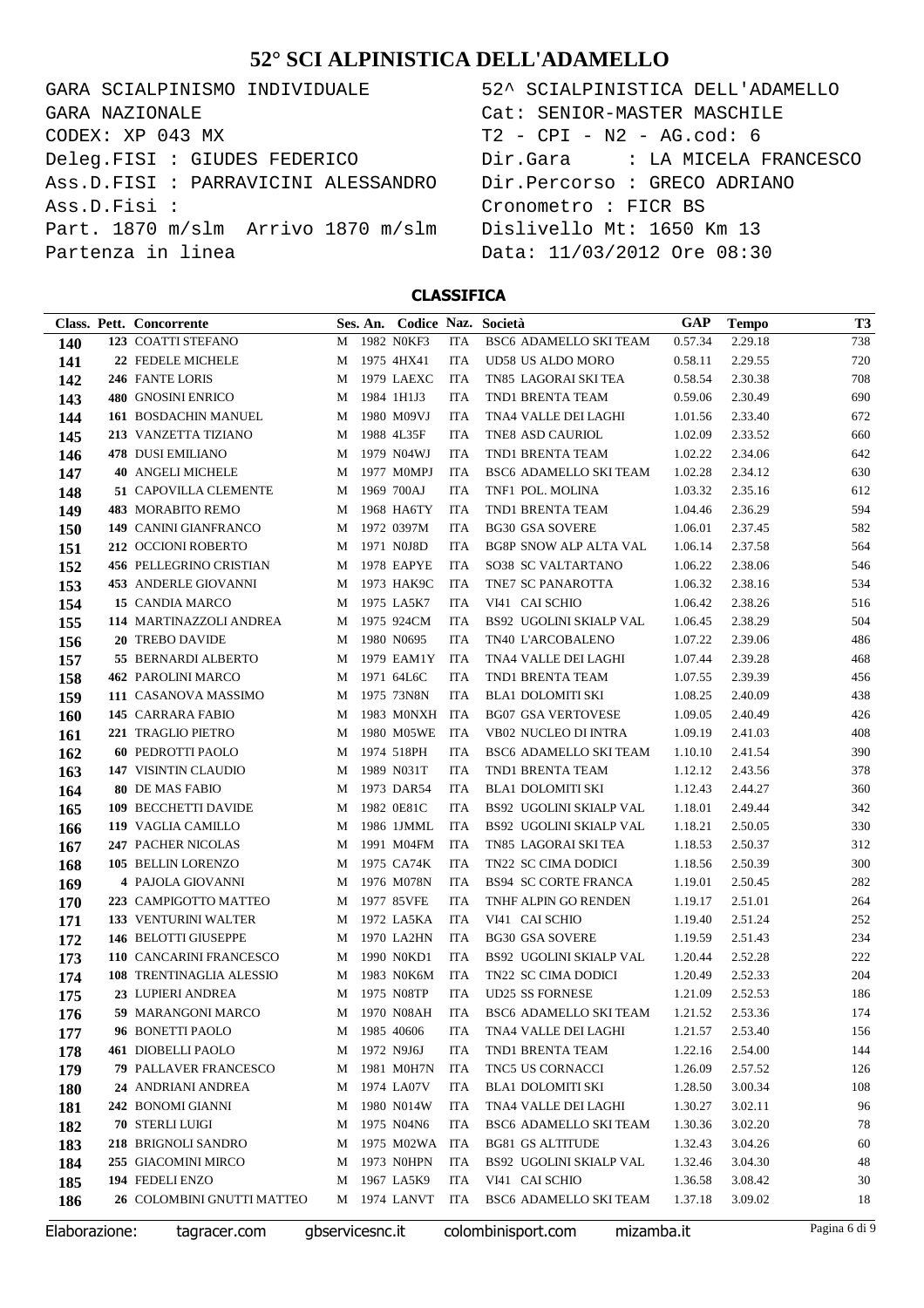GARA SCIALPINISMO INDIVIDUALE CODEX: XP 043 MX Deleg.FISI : GIUDES FEDERICO Ass.D.FISI : PARRAVICINI ALESSANDRO Ass.D.Fisi : Part. 1870 m/slm Arrivo 1870 m/slm Partenza in linea GARA NAZIONALE

| 52^ SCIALPINISTICA DELL'ADAMELLO |
|----------------------------------|
| Cat: SENIOR-MASTER MASCHILE      |
| T2 - CPI - N2 - AG.cod: 6        |
|                                  |
| Dir.Percorso : GRECO ADRIANO     |
| Cronometro : FICR BS             |
| Dislivello Mt: 1650 Km 13        |
| Data: 11/03/2012 Ore 08:30       |

| Class. Pett. Concorrente         |   | Ses. An. Codice Naz. Società |            |                                | GAP | <b>Tempo</b> | T3 |
|----------------------------------|---|------------------------------|------------|--------------------------------|-----|--------------|----|
| 1 DE SIMONE STEFANO              |   | M 1982 FA93P                 | <b>ITA</b> | SO31 SC SONDALO                |     | <b>DNS</b>   |    |
| 127 IRSARA MICHAEL               |   | M 1975 3RDR5                 | ITA        | BZJH BADIASPORT ASD            |     | <b>DNS</b>   |    |
| 135 VENTURINI PAOLO              | M | 1973 81V8E                   | ITA        | SO09 ALBOSAGGIA POLISP         |     | <b>DNS</b>   |    |
| 14 MAGNABOSCO DAVIDE             | M | 1970 49A8R                   | ITA        | VI41 CAI SCHIO                 |     | <b>DNS</b>   |    |
| <b>152 LANFRANCHI PIETRO</b>     | M | 1978 9064D                   | ITA        | <b>BG08 SC VALGANDINO</b>      |     | <b>DNS</b>   |    |
| <b>160 OBERHOLLENZER MICHEAL</b> | M | 1972 CAJY5                   | ITA        | <b>BZJL SKIALPRACE AHRNTA</b>  |     | <b>DNS</b>   |    |
| 163 COLOMBO CRISTIAN             | M | 1973 N01J2                   | ITA        | <b>BG72 LAME PERREL</b>        |     | <b>DNS</b>   |    |
| <b>165 ROTA NODARI FABIO</b>     | M | 1976 A04NL                   | ITA        | <b>BG72 LAME PERREL</b>        |     | <b>DNS</b>   |    |
| <b>168 MASA MAURIZIO</b>         | M | 1973 36H1A                   | ITA        | SO05 ASD LANZADA               |     | <b>DNS</b>   |    |
| 18 DUCHI SILVIO                  | M | 1968 M05EF                   | ITA        | TN25 RIVA DEL GARDA            |     | <b>DNS</b>   |    |
| 185 DE MARON LUCA                | M | 1986 M01JK                   | ITA        | SO31 SC SONDALO                |     | <b>DNS</b>   |    |
| 186 GIANOLI THOMAS               | M | 1980 C0F1M                   | ITA        | SO31 SC SONDALO                |     | <b>DNS</b>   |    |
| 187 FRANZINI MICHELE             | M | 1980 C0F0V                   | ITA        | SO31 SC SONDALO                |     | <b>DNS</b>   |    |
| 200 INNERHOFER PAUL              | M | 1974 8094W                   | ITA        | BZJL SKIALPRACE AHRNTA         |     | <b>DNS</b>   |    |
| 201 TOSI MARCO                   | M | 1984 NOJZJ                   | ITA        | BS92 UGOLINI SKIALP VAL        |     | <b>DNS</b>   |    |
| 205 TRENTIN WALTER               | M | 1982 EA279                   | ITA        | SO29 ALTA VALTELLINA           |     | <b>DNS</b>   |    |
| 220 GITTI ALESSANDRO             | M | 1968 810LN                   | ITA        | <b>BS81 BRIXIA SCI</b>         |     | <b>DNS</b>   |    |
| 229 MAGLI EMANUELE               | M | 1968 A04HL                   | ITA        | BG55 SC 13 CLUSONE             |     | <b>DNS</b>   |    |
| 230 BIZ SIMONE                   | M | 1982 M0AYF                   | ITA        | TV36 VALDOBBIADENE             |     | <b>DNS</b>   |    |
| 231 BENDETTI STEFANO             | M | 1970 4L0H5                   | ITA        | TND1 BRENTA TEAM               |     | <b>DNS</b>   |    |
| 237 IRSARA DANIELE               | M | 1969 1FC79                   | ITA        | BZJH BADIASPORT ASD            |     | <b>DNS</b>   |    |
| 245 DELLAMARIA FRANCO            | M | 1973 LA3YF                   | ITA        | TN85 LAGORAI SKI TEA           |     | <b>DNS</b>   |    |
| 250 ARMANI REMO                  | M | 1967 1JLLX                   | ITA        | BS92 UGOLINI SKIALP VAL        |     | <b>DNS</b>   |    |
| 3 BONVECCHIO EDOARDO             | M | 1967 HA4AR                   | ITA        | TN40 L'ARCOBALENO              |     | <b>DNS</b>   |    |
| 31 DONATI RICCARDO               | M | 1981 9060H                   | ITA        | BG8P SNOW ALP ALTA VAL         |     | <b>DNS</b>   |    |
| <b>451 PLAIKNER REINHARD</b>     | M | 1979 N04F1                   | ITA        | BZJL SKIALPRACE AHRNTA         |     | <b>DNS</b>   |    |
| 452 DEGASPERI MANUEL             | M | 1981 85ERN                   | ITA        | TN40 L'ARCOBALENO              |     | <b>DNS</b>   |    |
| 454 PEDROTTI CHRISTIAN           | М | 1974 HAK9D                   | ITA        | TNE7 SC PANAROTTA              |     | <b>DNS</b>   |    |
| 455 FOLGHERAITER MASSIMILIANO    |   | M 1973 FAMY6                 | ITA        | TNE7 SC PANAROTTA              |     | <b>DNS</b>   |    |
| <b>484 SARTORI THOMAS</b>        |   | M 1975 DAVYF                 | <b>ITA</b> | TND1 BRENTA TEAM               |     | <b>DNS</b>   |    |
| 486 SCAIA ROBERTO                | M | 1981 DAVYM ITA               |            | TND1 BRENTA TEAM               |     | <b>DNS</b>   |    |
| 487 SCAIA STEFANO                |   | M 1984 DAVYN                 | ITA        | TND1 BRENTA TEAM               |     | <b>DNS</b>   |    |
| <b>488 TRENTINI FABIO</b>        |   | M 1972 FAALT                 | ITA        | TND1 BRENTA TEAM               |     | <b>DNS</b>   |    |
| <b>489 ZAMBOTTI GIOVANNI</b>     |   | M 1970 AA25A                 | ITA        | TND1 BRENTA TEAM               |     | <b>DNS</b>   |    |
| 97 GOTTARDINI MASSIMO            |   | M 1973 NOET5                 | ITA        | TN40 L'ARCOBALENO              |     | <b>DNS</b>   |    |
| 98 CERESOLI LUCA                 |   | M 1978 F05N7                 | <b>ITA</b> | <b>VB02 NUCLEO DI INTRA</b>    |     | <b>DNS</b>   |    |
| 106 DE MONTE DENIS               | M | 1978 N07D5                   | ITA        | TN22 SC CIMA DODICI            |     | DNF          |    |
| 112 CRISTINI MANUEL              | M | 1981 HAKZ2                   | ITA        | <b>BS92 UGOLINI SKIALP VAL</b> |     | DNF          |    |
| 129 EDER CHRISTIAN               | М | 1973 FAAHZ                   | ITA        | <b>BZJL SKIALPRACE AHRNTA</b>  |     | <b>DNF</b>   |    |
| 197 PEDROTTI LUCA                | M | 1971 EANXL                   | <b>ITA</b> | TNE7 SC PANAROTTA              |     | <b>DNF</b>   |    |
| 238 IRSARA ANDREAS               | M | 1972 3WYWY ITA               |            | <b>BZJH BADIASPORT ASD</b>     |     | DNF          |    |
| 25 SALVATERRA MARCO              | M | 1978 M0M80                   | ITA        | TND1 BRENTA TEAM               |     | DNF          |    |
| <b>45 BARTOLI FABRIZIO</b>       | M | 1986 CAEAL                   | ITA        | TNH9 BOGN DA NIA               |     | DNF          |    |
| <b>76 TOLLARDO MICHELE</b>       | M | 1974 1KA8X                   | ITA        | <b>TN30 PRIMIERO S.MARTINO</b> |     | <b>DNF</b>   |    |
| 95 BERTOLINA LUCA                | M | 1970 173NY                   | ITA        | SO31 SC SONDALO                |     | <b>DNF</b>   |    |
| 99 TORGHELE GABRIELE             | M | 1976 FAA7Y                   | ITA        | TN22 SC CIMA DODICI            |     | <b>DNF</b>   |    |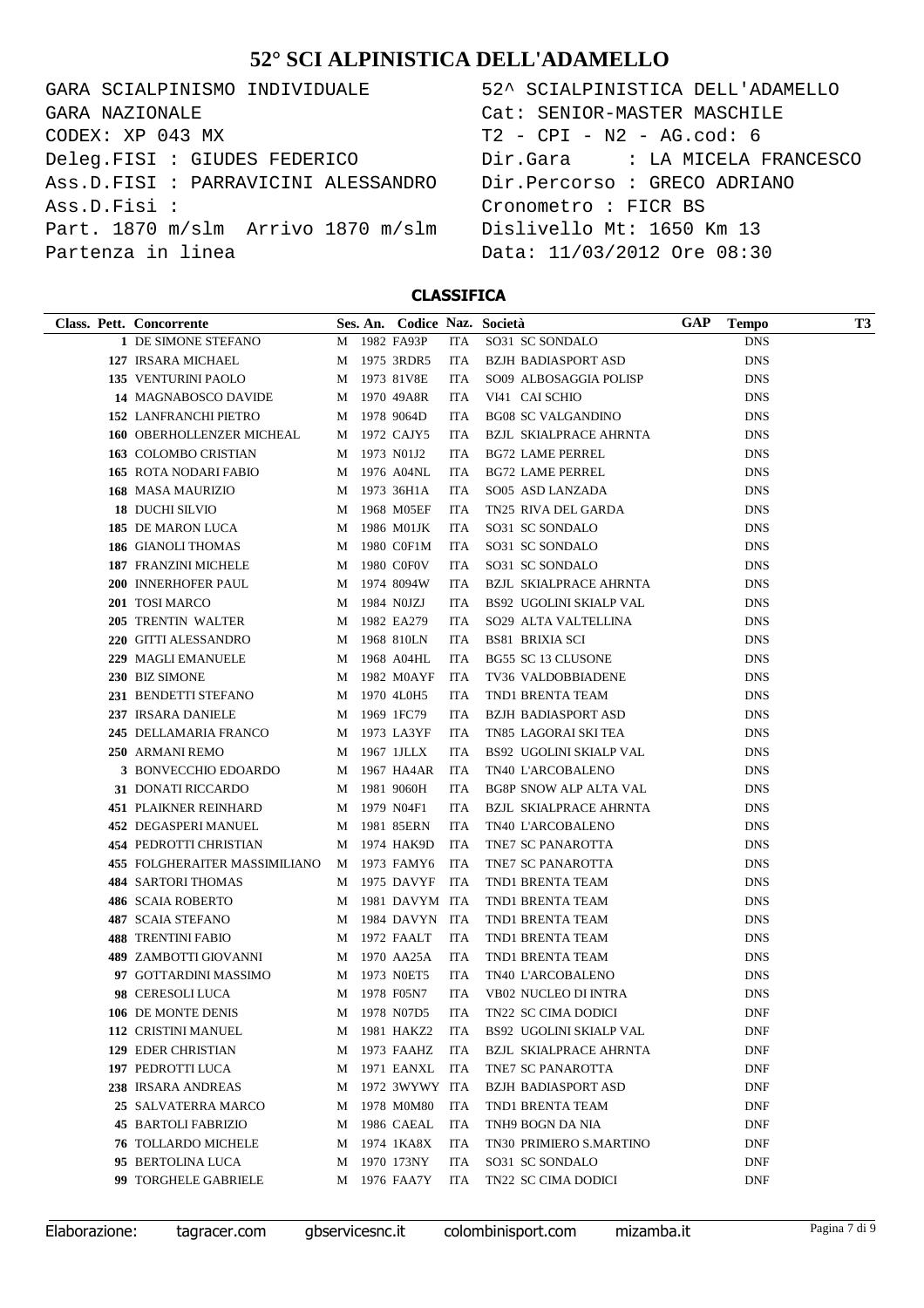| GARA SCIALPINISMO INDIVIDUALE       |  |  |  |  |  |  |  |  |  |  |  |
|-------------------------------------|--|--|--|--|--|--|--|--|--|--|--|
| GARA NAZIONALE                      |  |  |  |  |  |  |  |  |  |  |  |
| CODEX: XP 043 MX                    |  |  |  |  |  |  |  |  |  |  |  |
| Deleg.FISI : GIUDES FEDERICO        |  |  |  |  |  |  |  |  |  |  |  |
| Ass.D.FISI : PARRAVICINI ALESSANDRO |  |  |  |  |  |  |  |  |  |  |  |
| Ass.D.Fisi:                         |  |  |  |  |  |  |  |  |  |  |  |
| Part. 1870 m/slm Arrivo 1870 m/slm  |  |  |  |  |  |  |  |  |  |  |  |
| Partenza in linea                   |  |  |  |  |  |  |  |  |  |  |  |

## 52^ SCIALPINISTICA DELL'ADAMELLO  $T2 - CPI - N2 - AG.cod: 6$ Dir.Gara : LA MICELA FRANCESCO Dir.Percorso : GRECO ADRIANO Cronometro : FICR BS Dislivello Mt: 1650 Km 13 Data: 11/03/2012 Ore 08:30 Cat: SENIOR-MASTER MASCHILE

#### **CLASSIFICA**

|              | Class. Pett. Concorrente       |   | Ses. An. |            |            | Codice Naz. Società           | <b>GAP</b> | <b>Tempo</b>     | T <sub>3</sub> |
|--------------|--------------------------------|---|----------|------------|------------|-------------------------------|------------|------------------|----------------|
|              |                                |   |          |            |            |                               |            | <b>LA GIURIA</b> |                |
|              |                                |   |          |            |            | <b>JUNIOR MASCHILE</b>        |            |                  |                |
| 1            | <b>427 NICOLINI FEDERICO</b>   | М |          | 1994 HA71Y | <b>ITA</b> | TND1 BRENTA TEAM              |            | 1.04.36          | 1.878          |
| $\mathbf{2}$ | <b>414 GUSMINI NORMAN</b>      | M |          | 1993 80HEW | <b>ITA</b> | <b>BG8P SNOW ALP ALTA VAL</b> | 0.03.56    | 1.08.33          | 1.734          |
| 3            | 405 MAJ GIULIO                 | M |          | 1993 6195H | <b>ITA</b> | <b>BG57 SC SCHILPARIO</b>     | 0.04.11    | 1.08.48          | 1.590          |
| 4            | <b>492 BERTOLINI STEFANO</b>   | M |          | 1994 87F8E | <b>ITA</b> | TND1 BRENTA TEAM              | 0.04.14    | 1.08.50          | 1.446          |
| 5            | <b>409 FEDRIZZI GABRIELE</b>   | M |          | 1992 LAA8J | <b>ITA</b> | TN13 FONDO VAL SOLE           | 0.06.56    | 1.11.32          | 1.302          |
| 6            | <b>412 GELMI GIOVANNI</b>      | M |          | 1994 LA6FZ | <b>ITA</b> | <b>BG55 SC 13 CLUSONE</b>     | 0.07.19    | 1.11.56          | 1.158          |
| 7            | <b>413 SIRONI GIANLUCA</b>     | M |          | 1994 N01HH | <b>ITA</b> | <b>BG55 SC 13 CLUSONE</b>     | 0.07.37    | 1.12.13          | 1.014          |
| 8            | <b>419 LASTEI GIOVANNI</b>     | M |          | 1994 64CCR | <b>ITA</b> | TNH9 BOGN DA NIA              | 0.08.34    | 1.13.10          | 864            |
| 9            | <b>401 FEDRIZZI MATTIA</b>     | M |          | 1994 DA62X | <b>ITA</b> | TNHF ALPIN GO RENDEN          | 0.10.15    | 1.14.52          | 720            |
| 10           | 429 BERNARDHT VALENTINO        | M |          | 1993 M00ZL | <b>ITA</b> | TND1 BRENTA TEAM              | 0.14.02    | 1.18.39          | 576            |
| 11           | 411 DE GASPERI ROBERTO         | M |          | 1993 DAVAF | <b>ITA</b> | TN40 L'ARCOBALENO             | 0.17.38    | 1.22.14          | 432            |
| 12           | 416 FERRARI ALESSANDRO         | M |          | 1993 N0438 | <b>ITA</b> | <b>BSC6 ADAMELLO SKI TEAM</b> | 0.20.03    | 1.24.40          | 288            |
| 13           | 428 BALDASSARI IVAN            | M |          | 1992 HARVV | <b>ITA</b> | TND1 BRENTA TEAM              | 0.37.09    | 1.41.45          | 144            |
|              | <b>404 ZANGHELLINI LORENZO</b> | M |          | 1993 M0C9Y | <b>ITA</b> | TN22 SC CIMA DODICI           |            | <b>DNS</b>       |                |
|              | <b>407 BETTEGA SIMONE</b>      | M |          | 1993 85L85 | <b>ITA</b> | TV36 VALDOBBIADENE            |            | <b>DNS</b>       |                |
|              | <b>430 BERTOLINI FABIANO</b>   | M |          | 1994 M08J1 | <b>ITA</b> | TND1 BRENTA TEAM              |            | <b>DNS</b>       |                |
|              | <b>434 DELLEVA MATTIA</b>      | M |          | 1994 02DNL | <b>ITA</b> | TND1 BRENTA TEAM              |            | <b>DNS</b>       |                |
|              | <b>435 FERRARI MIRKO</b>       | M |          | 1993 EA7V0 | <b>ITA</b> | TND1 BRENTA TEAM              |            | <b>DNS</b>       |                |
|              |                                |   |          |            |            |                               |            | <b>LA GIURIA</b> |                |
|              |                                |   |          |            |            | <b>JUNIOR FEMMINILE</b>       |            |                  |                |
| $\mathbf{1}$ | <b>415 BONAPACE VALERIA</b>    | F |          | 1992 85LTX | ITA        | TNHF ALPIN GO RENDEN          |            | 1.37.46          | 1.806          |
|              |                                |   |          |            |            |                               |            | <b>LA GIURIA</b> |                |
|              |                                |   |          |            |            | <b>CADETTI MASCHILE</b>       |            |                  |                |
| 1            | <b>439 MAGNINI DAVIDE</b>      | M |          | 1997 A0Y5Y | <b>ITA</b> | TND1 BRENTA TEAM              |            | 1.06.15          | 1.878          |
| $\mathbf{2}$ | 402 GRECO ANDREA               | М |          | 1996 M0A0J | <b>ITA</b> | SO31 SC SONDALO               | 0.06.03    | 1.12.19          | 1.734          |
| 3            | <b>491 FRENA DAVID</b>         | M |          | 1996 CAR7R | <b>ITA</b> | <b>BZJH BADIASPORT ASD</b>    | 0.07.16    | 1.13.32          | 1.590          |
| 4            | <b>438 LEONARDI MICHELE</b>    | М |          | 1995 E07V7 | <b>ITA</b> | TND1 BRENTA TEAM              | 0.08.40    | 1.14.56          | 1.446          |
| 5            | 403 MUSCETTI TOMAS             | M |          | 1996 M0A0M | ITA        | SO31 SC SONDALO               | 0.09.18    | 1.15.34          | 1.302          |
| 6            | <b>408 BARDEA SILVIO</b>       | M |          | 1996 M0A5V | ITA        | SO05 ASD LANZADA              | 0.10.46    | 1.17.02          | 1.158          |
| 7            | 432 BUGNA MAURIZIO             | M |          | 1996 N033N | ITA        | TND1 BRENTA TEAM              | 0.11.01    | 1.17.17          | 1.014          |
| 8            | 437 LEONARDI GABRIELE          | M |          | 1997 E07V8 | ITA        | TND1 BRENTA TEAM              | 0.12.11    | 1.18.27          | 864            |
| 9            | 441 ZAMBOTTI DAMIANO           | M |          | 1995 91FL3 | ITA        | TND1 BRENTA TEAM              | 0.13.20    | 1.19.36          | 720            |
| 10           | 431 BRIDA NICOLA               | M |          | 1996 91L83 | <b>ITA</b> | TND1 BRENTA TEAM              | 0.17.58    | 1.24.13          | 576            |
| 11           | <b>433 CANINS OLIVER</b>       | M |          | 1996 N0HHE | ITA        | BZJH BADIASPORT ASD           | 0.20.46    | 1.27.02          | 432            |
| 12           | 410 PASINETTI FABIO            | M |          | 1996 DAJDC | ITA        | <b>BG21 PRESOLANA PORA</b>    | 0.20.53    | 1.27.09          | 288            |
| 13           | 440 TREBO MIKE                 | M |          | 1995 NOHF5 | ITA        | <b>BZJH BADIASPORT ASD</b>    | 0.22.13    | 1.28.29          | 144            |
|              | 406 POLI SERGIO                | M |          | 1996 N01NW | ITA        | BG55 SC 13 CLUSONE            |            | <b>DNS</b>       |                |

Elaborazione: tagracer.com gbservicesnc.it colombinisport.com mizamba.it Pagina 8 di 9